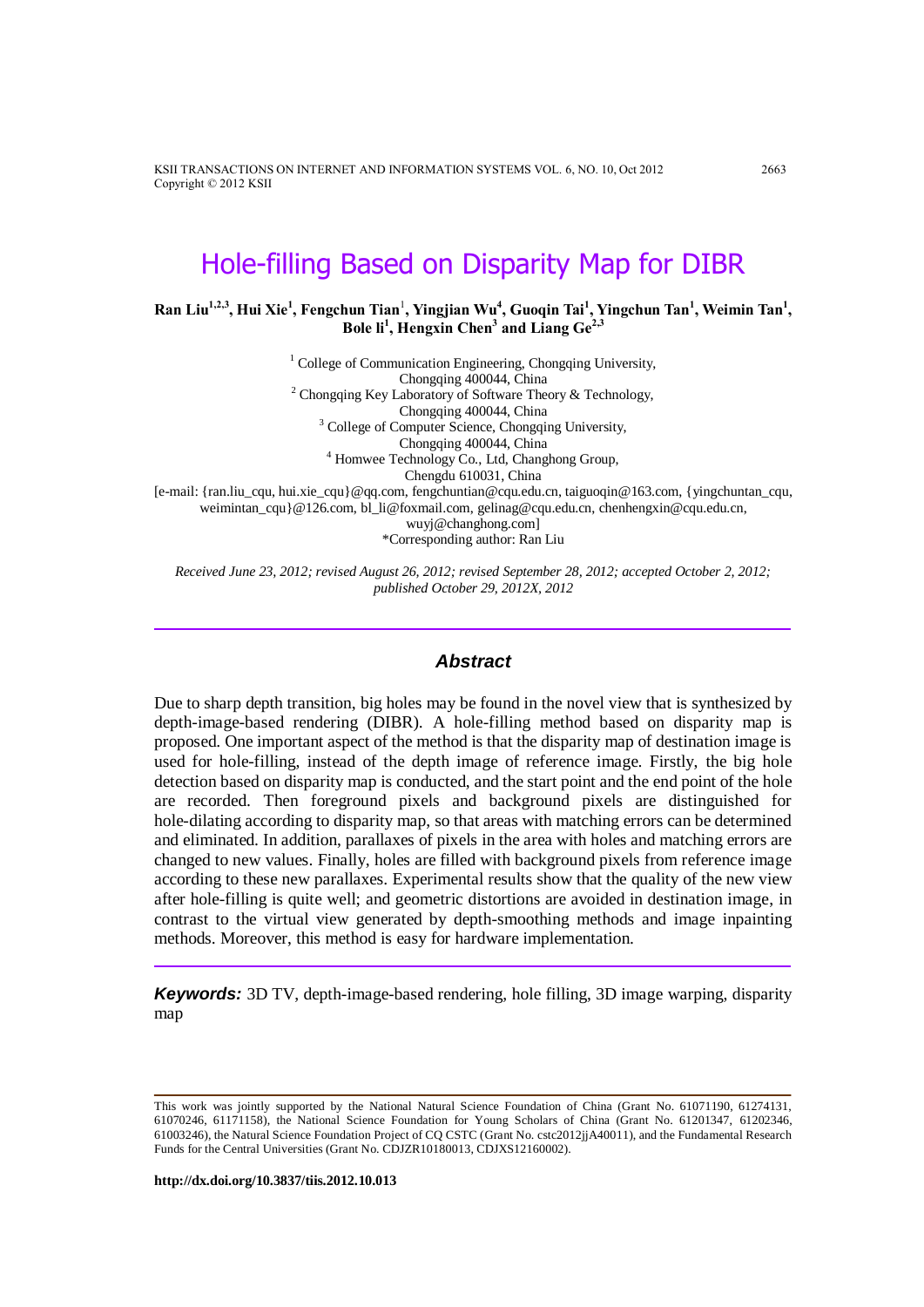## **1. Introduction**

**T**he recent popularity of 3D films has prompted the developing boom of 3D TV. Many new 3D TV technologies and solutions have been proposed [1][2]. Among these new developments, *depth-image-based rending* (DIBR) technique, which can generate *arbitrary views* from *reference image* and its associated *depth image* as well as reduce the *transmission bandwidth*, has been widely accepted for 3D TV system [1][3][4][5].

However, due to the sharp depth transition in depth image, big holes will appear in the generated virtual view (*destination image*) after DIBR [6][7]. How to fill these holes is a main problem for the DIBR system. Many methods for hole-filling have been proposed  $[3][4][5][7][8[9][10][11]$ . These methods can be classified into three types according to their technical features:

#### (1) Preprocessing depth image

In this method, depth image is smoothed by smoothing filter to reduce the size of holes. Fehn *et al.* adopted *Gaussian filter* to smooth the whole depth map before *3D image warping* [12]. Although the size of holes are decreased with this method, *geometric distortions* also appear. After that, many filters such as *edge dependent depth filter*, *asymmetric Gaussian filter*, and *Directional Gaussian filter* (DGF), were proposed to reduce the *vertical geometric distortion* after smoothing [3][5][6][9]. In addition, people also gave out solutions to the hardware implementation of these complex smoothing operations.

(2) Using multiple videos

In this method, two or more *video streams* are transmitted to provide the viewer with exact quality of 3D-effect  $[1][3][10]$ . Due to the variation of the illumination conditions of each video stream, *color correction* should be performed on the filled big hole to avoid inconsistency.

(3) Filling holes in the generated destination image

Common solutions for the post-processing of hole-filling are background or neighborhood *pixel interpolation*, these methods are efficient for small size holes. Complex algorithms such as *image inpainting* are also proposed in recent years [7][8][11].

Generally, preprocessing of depth image would degrade the quality of destination image as well as introduce geometric distortions; transmitting multiple videos may result in large bandwidth requirement and encounter the problem in real time processing; and image inpainting is highly complex in most cases. In this paper, a new hole-filling method based on disparity map is proposed. It is a post-processing method. As depth image is substituted by disparity map, and *matching error elimination* is also considered, this method can achieve reasonably good result under the premise of not degrading the quality of *non-hole area* in destination image. Moreover, it is relatively easy for hardware implementation.

The remaining portions of this paper are organized as follows. In Section 2, causes of the holes and matching errors are discussed in detail. Section 3 is devoted to describing the hole-filling method based on disparity map. In Section 4, the performance of the method is evaluated. Conclusions can be found in Section 5.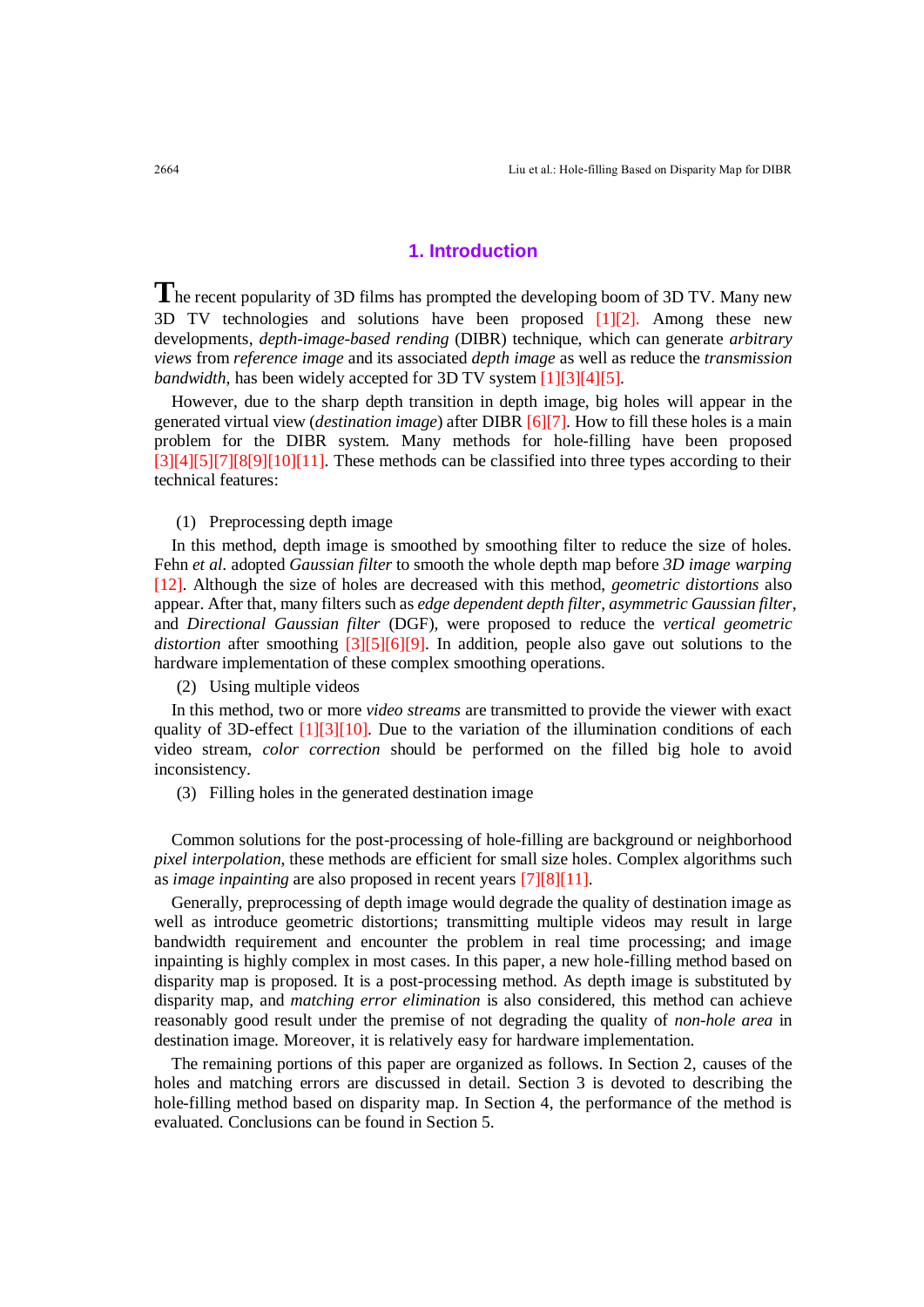#### **2. Holes and Matching Errors**

#### **2.1 Holes**

The reason that big holes may appear in destination image can be explained by the 3D image warping equations  $[13]$ , which are described below

$$
\begin{cases}\n u_{des} - u_{ref} = n \cdot \frac{r}{4096} \cdot (D_{sys} - D(u_{ref}, v_{ref})), \\
v_{des} = v_{ref}\n\end{cases}
$$
\n(1)

where  $(u_{ref}, v_{ref})$  and  $(u_{des}, v_{des})$  are matching points in reference image and destination image respectively; *n* is the number of virtual view when multi views are generated using DIBR for an *auto-stereoscopic* display, if destination image is left view,  $n < 0$ , otherwise  $n > 0$ ; *r* represents scale factor; *Dzps* is the depth of *ZPS plane* [12][14], and  $D(u_{ref}, v_{ref})$  is the depth value of point  $(u_{ref}, v_{ref})$  in depth image. Note that the equations above adapts to the DIBR system with *shift-sensor camera setup* [14].

Suppose point **F** lies on the left of point **B** and they are neighborhoods in reference image, the *horizontal shifts* of **F**' and **B**' relative to **F** and **B** are  $d_f$  and  $d_b$  respectively, which is shown in **Fig. 1**.



**Fig. 1.** Illustration of horizontal shifts.

Let  $D_{wf}$  and  $D_{wb}$  be the depth values of point **F** and point **B**, then according to (1) we have

$$
d_f - d_b = -n \cdot \frac{r}{4096} \cdot \left[ D_{wf} - D_{wb} \right]
$$
 (2)

If destination image is assigned to be left view, then  $n < 0$ . Thus from (2), there are three situations:

- a) if  $D_{wf}$  equals  $D_{wb}$ , then horizontal shifts of the two adjacent points are the same and the point **F**' will appear on the left of **B**';
- b) if  $D_{wf}$  is greater than  $D_{wb}$ , then **F**' will appear on the right of **B**', or they are the same point;
- c) if  $Dw_f$  is smaller than  $D_{wb}$  (hence **B**' is an *foreground pixel*), the shift of **F** will be smaller than that of **B**, so holes will appear between **F**' and **B**', i.e. holes appear on the left of *foreground pixels*. In other words, pixels on the right of holes must be foreground pixels.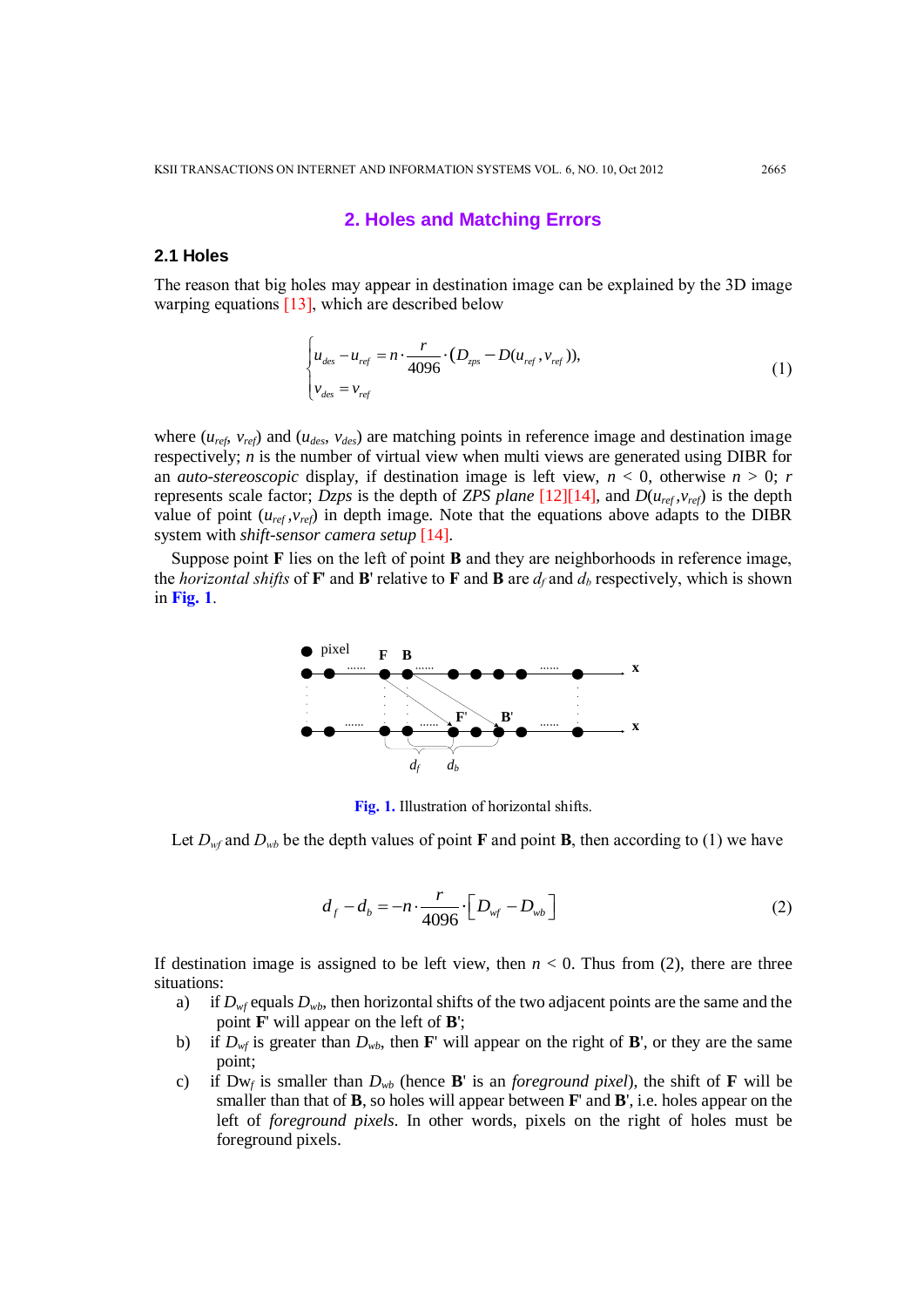Similarly, pixels on the left of holes must be foreground pixels on condition that destination image is right view.

# **2.2 Matching Errors**

Objects contours are often inaccurate in depth image [5, 9]. Generally, foreground objects contours in reference image are larger than that in the associated depth image. **Fig. 2** shows the images copied from "Ballet" sequence. As it can be seen from **Fig. 2**, point **A** with coordinates (360, 319) lies on the foreground object contour in reference image. However, the point **A**' with the same coordinates in depth image indicates a background pixel.



**Fig. 2.** Illustration of the inaccuracy of depth value at edges of foreground objects. **(a)** reference image; **(b)** the associated depth image.

As foreground objects contours in reference image are inconsistent with that in depth image, it is inevitable that shifts of some foreground pixels are the same as that of their neighboring background pixels after 3D image warping. As a result, the boundary of the big hole adjoining the background mixes with some foreground pixels. We call this phenomenon *matching errors* [15], as shown in **Fig. 3**. If it is not eliminated, the result after hole-filling will be like **Fig. 3 (c)** and **(d)**.



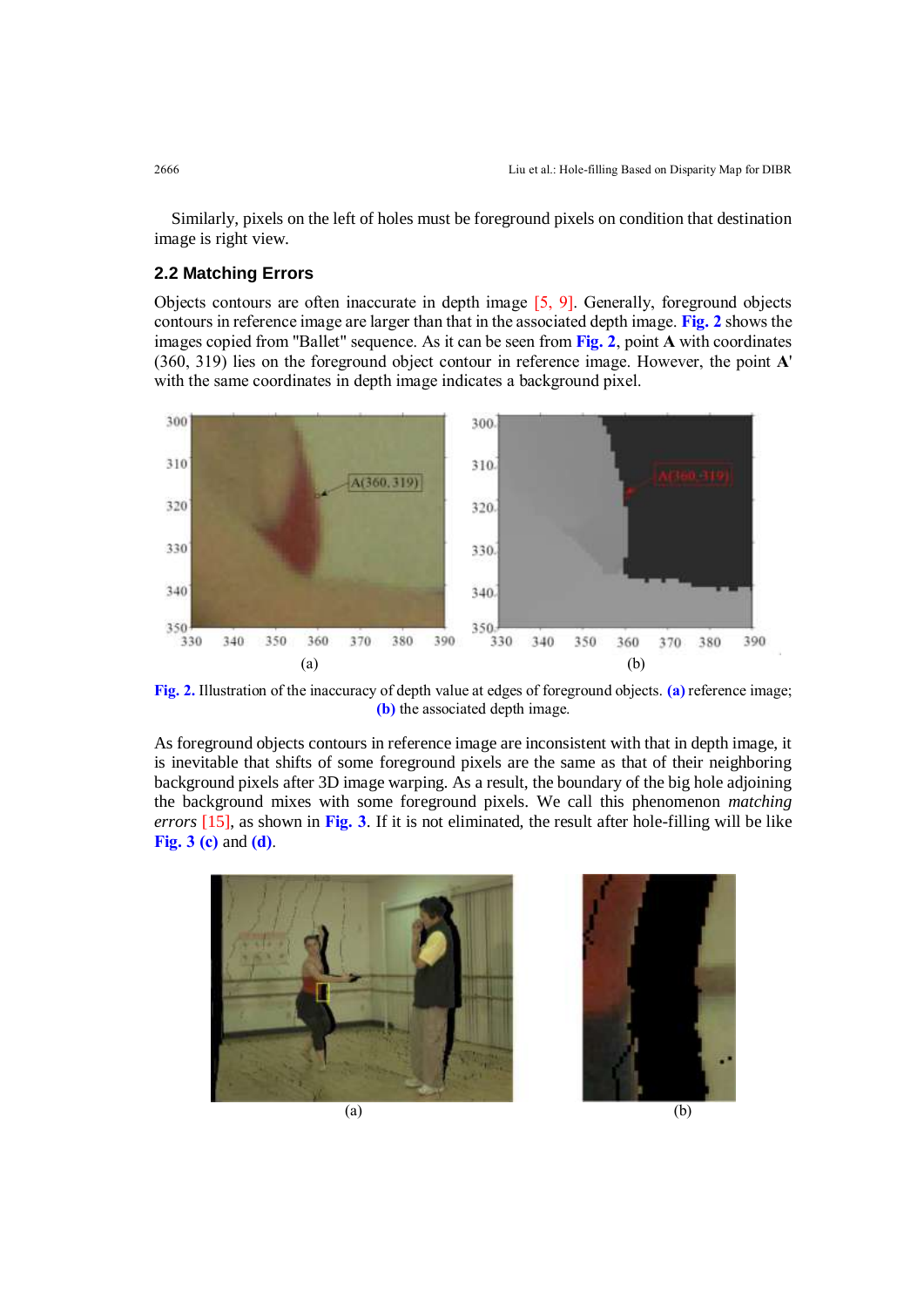

**Fig. 3.** Illustration of matching errors. **(a)** the generated right view after 3D image warping; **(b)** matching errors caused by inaccuracy of depth value, labeled with rectangle; **(c)** hole-filling by the proposed method without eliminating matching errors $(l = 0)$ ; **(d)** Enlargement of image **(c)**.

Three methods can be used to eliminate matching errors.

- (1) Smooth depth image, so as to extend the foreground object contour.
- (2) Do not warp background pixels at the edges of high discontinuities [10].
- (3) Expand edges of holes where matching errors exist after 3D image warping.

It is difficult to avoid over-smoothing which may result in obvious distortions in destination image with the first method. For the second approach, it is not easy to label background pixels at edges of high discontinuities accurately. Hence we prefer the third method for matching error elimination for our hole-filling method.

## **3. Description of Hole-filling Method**

To fill holes as well as correct matching errors, we propose a method in which disparity map is used.



**Fig. 4.** Hole-filling with background pixels from reference image. Images are aligned for comparison.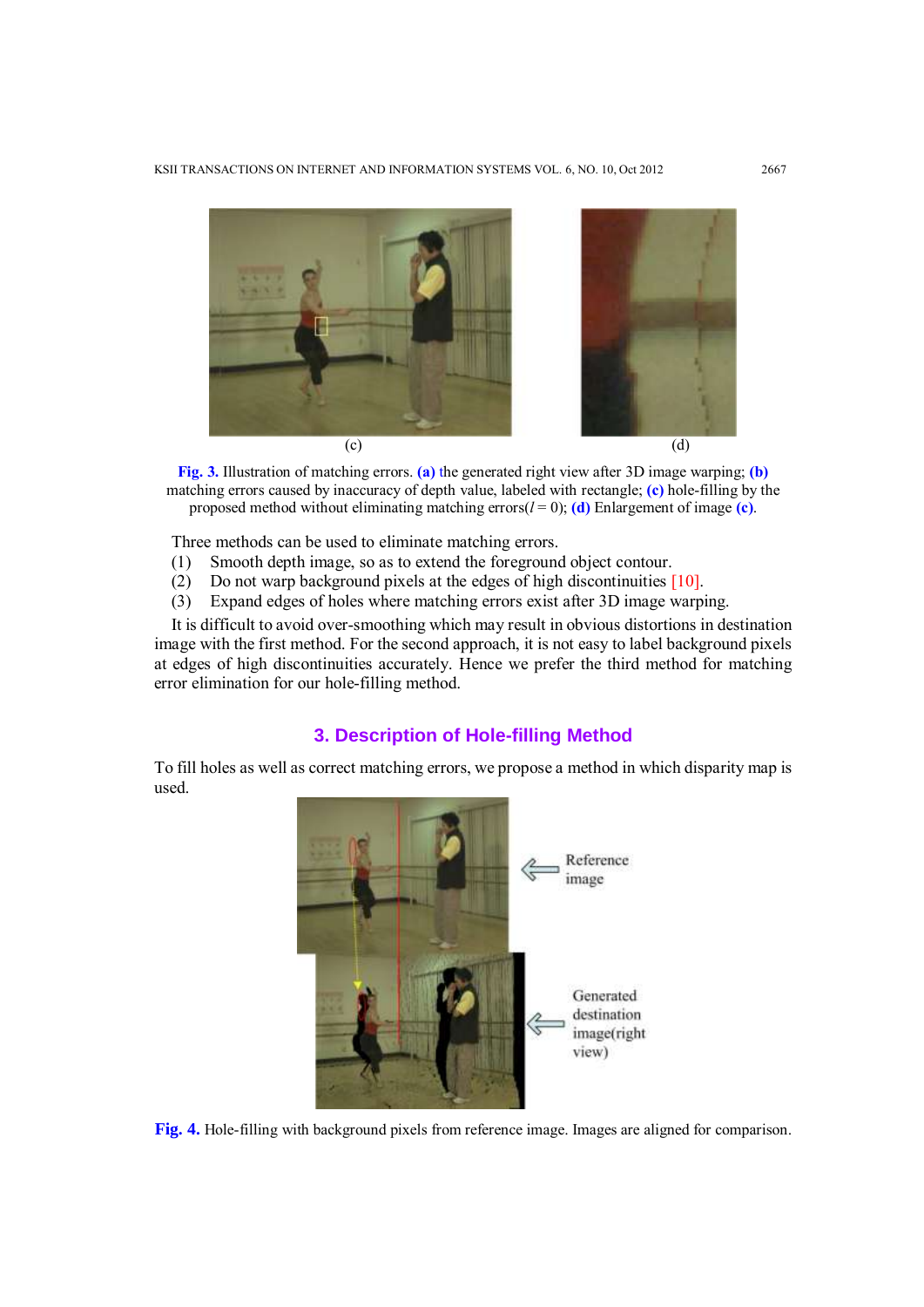The basic idea of the proposed method is that holes are filled by copying the related pixels from reference image according to disparity map **M**, which is associated with destination image. The value of each point in **M** is defined by  $u_{des} - u_{ref}$  (parallax); and if the point is a hole, parallax of this point is set to  $-128$  (the horizontal parallax almost cannot achieve at  $-128$  in order to avoid visual fatigue [13]). In fact, **M** represent horizontal shifts from reference image to destination image. To fill big holes, corresponding background pixels in reference image are shifted by the same displacement as their neighboring foreground pixels do. Consequently, holes are filled by these background pixels from reference image, as depicted in **Fig. 4**.The proposed method consists of three steps: (i) detecting holes, (ii) dilating big holes, and (iii) filling holes, as shown in **Fig. 5.** In the following, these three steps will be addressed in detail.



**Fig. 5.** Flowchart of the proposed method, take right view for example.

#### *Step 1: Detecting holes*

The procedure of holes detection can be described by **Fig. 6**. The figure illustrates how the block "Detecting holes" in **Fig. 5** works by a practical example. To detect holes, disparity map **M** is scanned from left to right, line by line. As mentioned above, each pixel in destination image has a corresponding parallax value in disparity map at the same position (point). If the parallax of a point equals -128, then the point is a *hole-point*; else it is a *non-hole point*. The start and the end points of the hole are recorded during the scanning process. If the number of *hole-points* in a hole is greater than the pre-set threshold *len bighole*, the hole is labeled as a "big hole", and go to *Step 2*; else record the *parallax-value* of the right *non-hole point* which is nearest to the hole, then go to *Step 3*.



**Fig. 6.** Illustration of holes detection processing.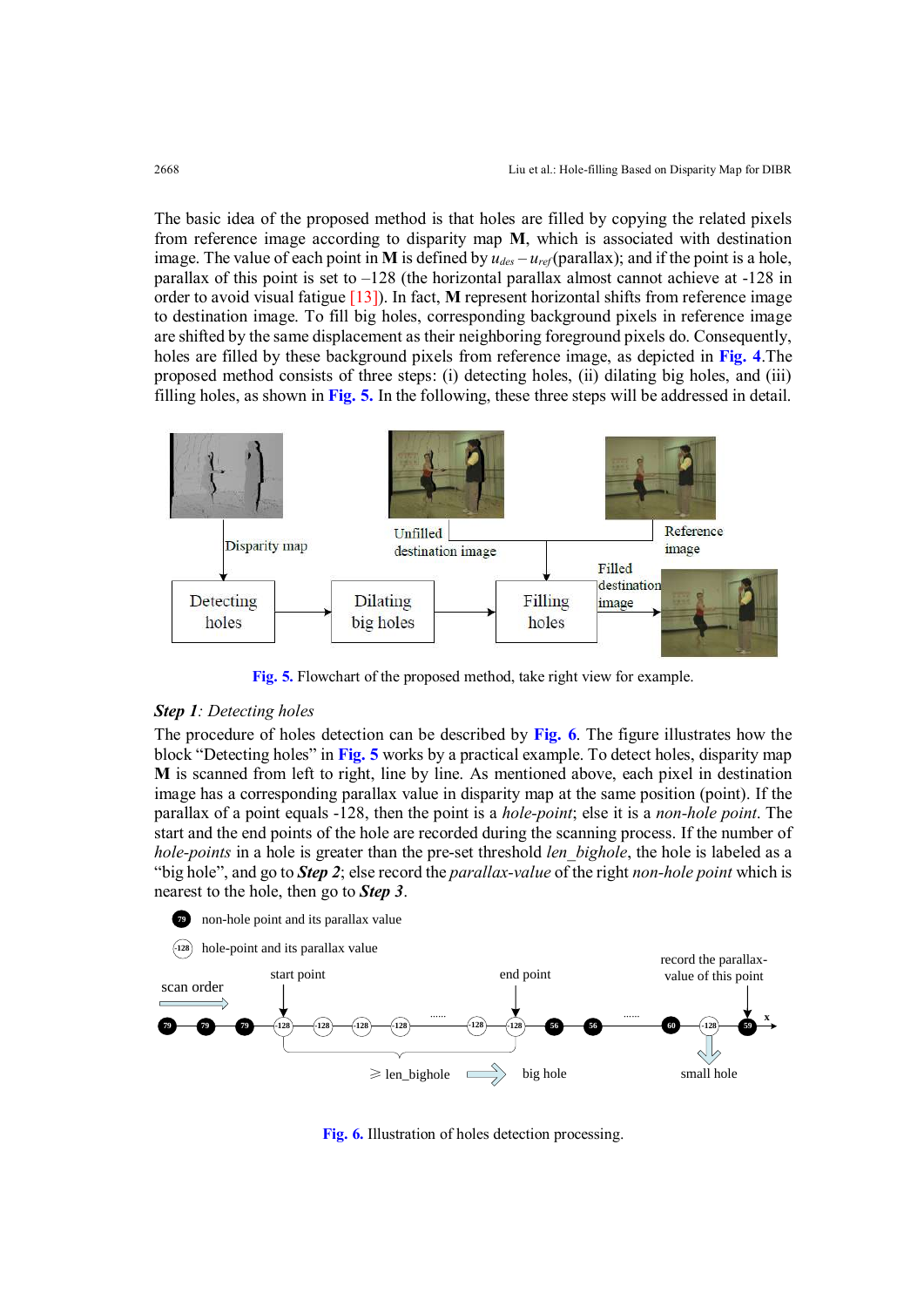#### *Step 2: Dilating big holes according to* **M**

The purpose of this step is to eliminate matching errors. What's different from S. Zinger's method [10] is that we expand edges of holes where matching errors appear after 3D image warping. Our method can remove errors without removing correct texture pixels. All these processes are performed only on **M**. The flowchart can be found in **Fig. 7**.



**Fig. 7.** Flowchart of dilating big holes.

As big holes will appear on the left side of foreground objects for left view, and right side for right view, the processing of left view is different from that of right view. They are discussed respectively.

*Processing left view*

Suppose the destination image is a left view. From (2), we know that parallax-values of foreground pixels are bigger than that of background ones in left view. First of all, we check non-hole points on the right border of the big hole from left to right in **M**, and sharp transitions are detected, as displayed in **Fig. 8**.



**Fig. 8.** An example of distinguishing foreground pixels from background pixels according to the disparity map of left view.

Then, we distinguish foreground from background pixels according the sharp transitions. There are three cases: If parallax-values of two neighboring non-hole points change sharply from smaller to larger in the checking process for the first time, then we can tell that background pixels lie at the right border of the hole, and record the larger parallax-value *d*; else, if parallax-values change from larger to smaller, or no sharp change appears all the time, foreground pixels must be on the right border of the hole, and the parallax-value *d* of the first non-hole point on the right border of the hole is recorded.

Finally, edges of the hole are dilated. If background pixels lie at the right border of the hole, both sides need to be dilated; else only the left edge is dilated. The hole-dilating operation is as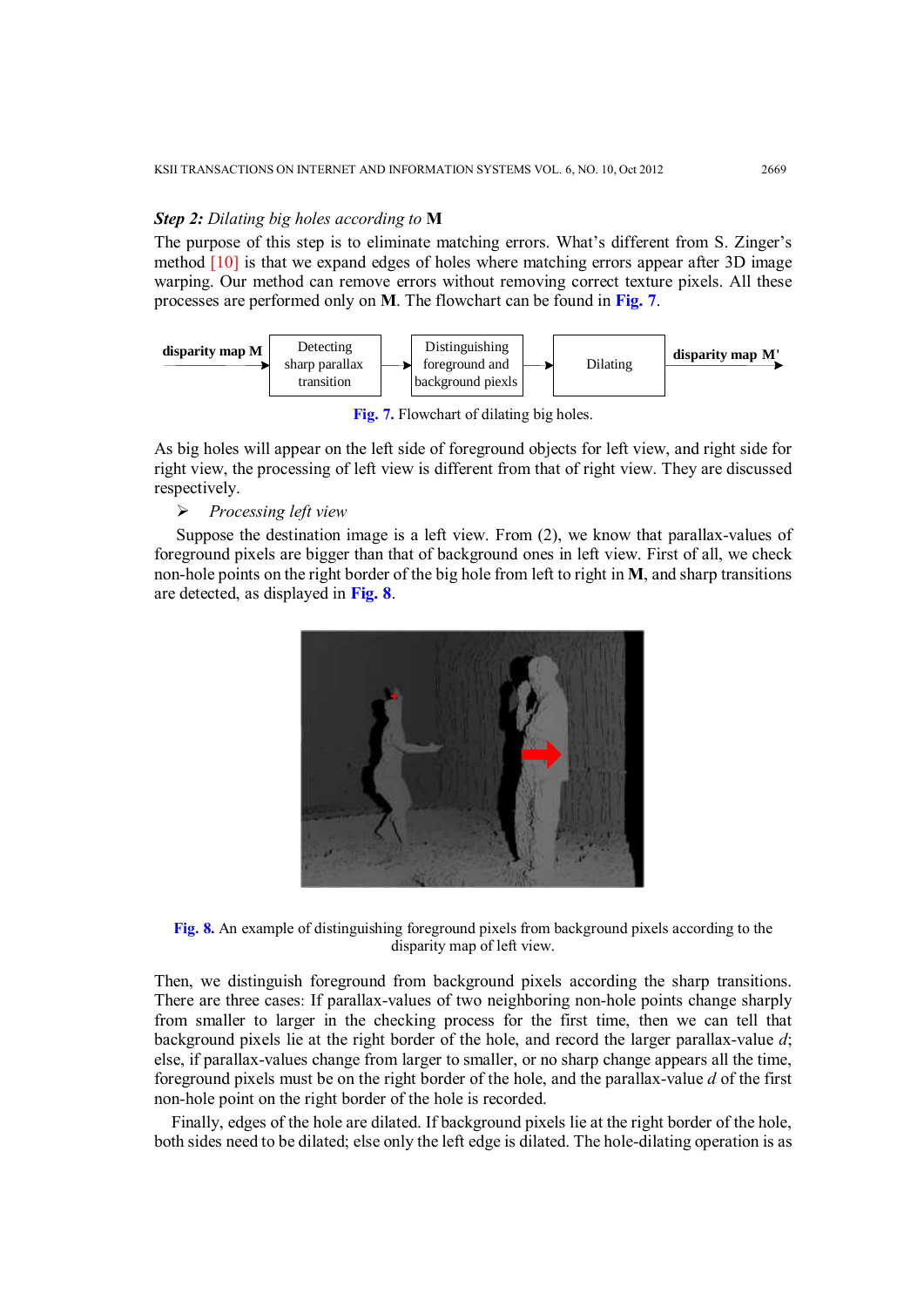simple as only changing the parallax-value of the non-hole point to -128 (*hole-point*) in **M**. When dilating is finished, upload the start point and the end point of the hole and go to *step 3*.

**Fig. 9** accounts for the dilation processing of left view. Let non-hole point  $I_l(u + 1, v)$  be the foreground pixel, and non-hole point  $I_i(u - num, v)$  ( $num \ge 0$ ) be the background pixel. There are *num* hole-points between point  $I_l(u + 1, v)$  and point  $I_l(u - num, v)$ . Suppose the number of points to be dilated is *l*, then all the parallax-values of these *l* points in **M** should be changed to -128. Consequently, the size of the hole is extended to *num + l*. In fact, we only upload the start point and end point. After *Step 3*, *num + l* background pixels should be copied to fill the hole from the reference image. As it can be seen from **Fig. 9**, the start and end point are  $I_{ref}(u)$  $-*num* - *l* - *d* + 1, v$  and  $\mathbf{I}_{ref}(u - d, v)$  in reference image, respectively, where *d* is the record parallax-value of point  $M(u + 1, v)$ .



**Fig. 9**. Illustration of the dilation processing (left view).

#### *Processing right view*

Similar to the processing of left view, we need to distinguish the foreground pixels from background pixels which lie at left side of the big hole at first. What are different from the processing of left view are the scan order and rules for distinguishing foreground and background pixels.



**Fig. 10.** An example of distinguishing foreground pixels from background pixels according to disparity map of the right view.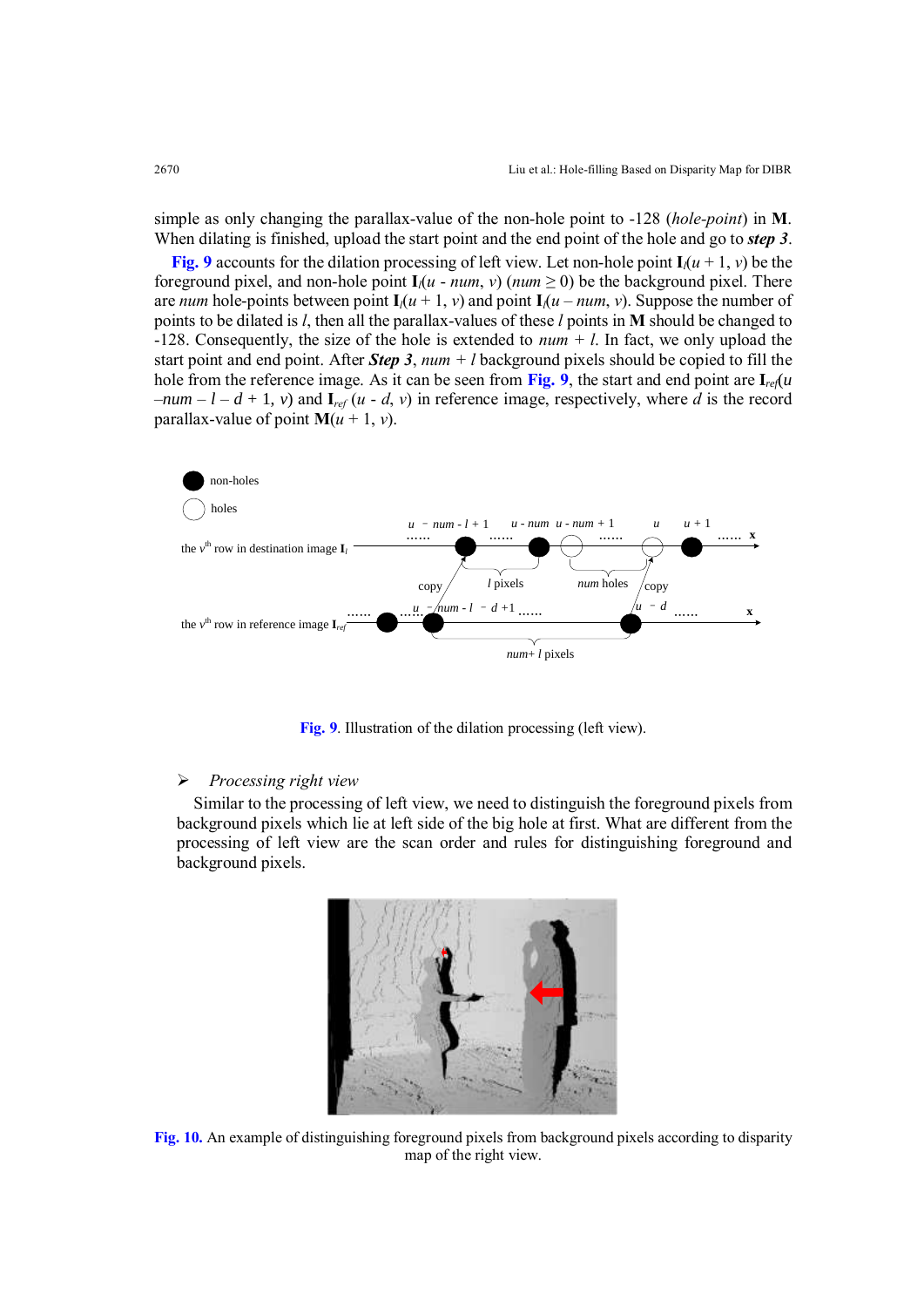We should detect the changes of parallax-value of non-hole points on the left border of the big hole from right to left, as shown in **Fig. 10**. As parallax-values of foreground pixels are smaller than that of background ones in right view (it can be deduced from (2)), when parallax-values of two neighboring non-hole points change sharply from larger to smaller, we can tell that background pixels locate at the left border of the hole, and record the smaller parallax-value *d*. Else, if parallax-values change from smaller to larger, or no sharp change appears all the time, foreground pixels must be on the left border of the hole, and the parallax-value *d* of the first non-hole point on the left border of the hole is recorded.

Note that holes lie at edges of destination image are not dilated and the record parallax-value *d* is set to zero.

*Step 3: filling holes with corresponding background pixels from reference image*

With the start point, the end point of a big hole and the parallax-value *d* gained from above steps, corresponding background pixels can be copied from reference image to destination image. Examples are shown in **Fig. 4** and **Fig. 9**.

# **4. Experiments and Discussions**

In this paper, "Ballet", "Breakdancer" and other sequences [16] are used for the experiment. Note that "Ballet" and "Breakdancer" sequences captured by Camera 4 (reference images) along with its depth image are used for generating stereo pairs. In order to generate novel views, parameters *n*, *r* and  $D_{\text{zps}}$  in (1) are set to 1, 819.2 and 255, respectively in experiments.

First of all, we generate novel views which contain big holes for our method for testing. **Fig. 11** shows reference images and the generated destination images without pre-processing depth image and hole-filling. Without considering the big holes at the edges of destination images, big holes appear on the left of the foreground object for the novel left-views (**Fig. 11 (b)**, **(e)**, **(h)**, **(k)**), while on the right of the foreground object for right-views (**Fig. 11 (c)**, **(f)**, **(i)**, **(l)**). Note that after 3D image warping, disparity map is also produced.





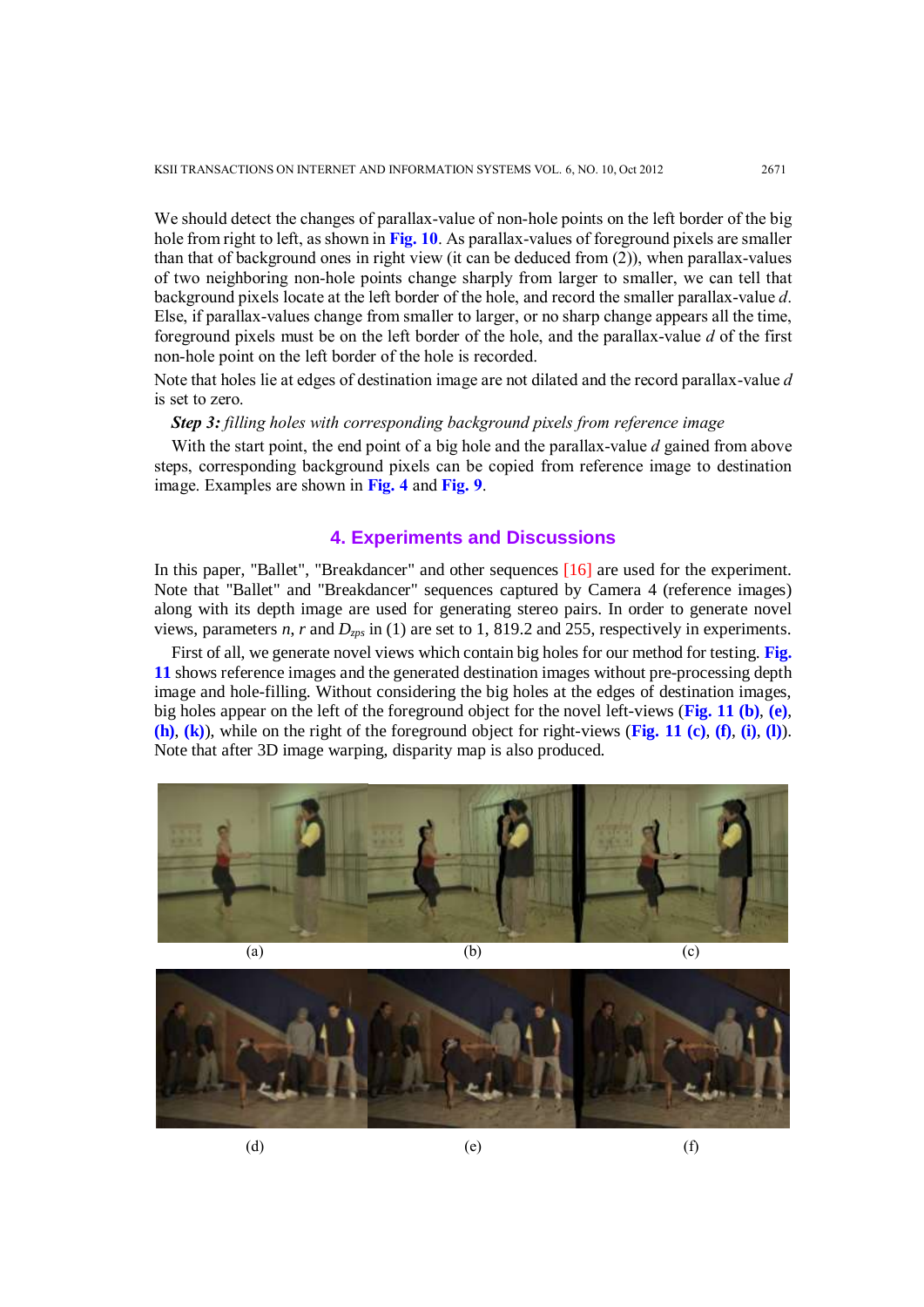

**Fig. 11**. Reference images and destination images synthesized by reference images and its depth images. From left to right, the images are reference image, novel left view and novel right view, respectively. **(a)**, **(b)** and **(c)** are views for "Ballet" sequence; **(d)**, **(e)** and **(f)** are views for "Breakdancer" sequence; **(g)**, **(h)** and **(i)** are views for "Flower" sequence; **(j)**, **(k)** and **(l)** are views for "Load" sequence.

Then parameter *l* is set to 3, and we perform the proposed hole-filling method on images shown in **Fig. 11**. Results of "Ballet" sequence can be found in **Fig. 12 (c)** and **(f)**, and matching errors are greatly reduced in contrast to **Fig. 3 (c)**.

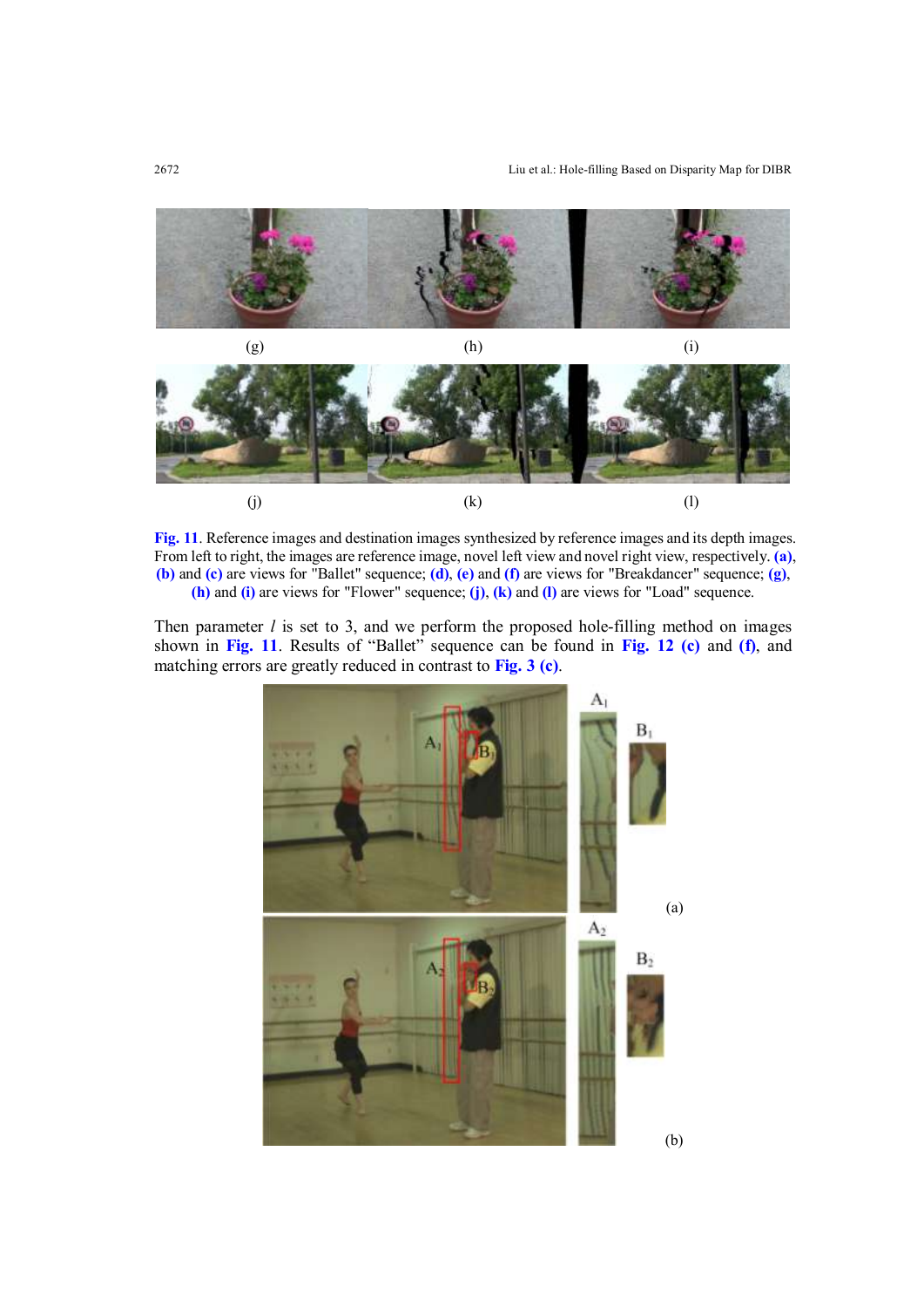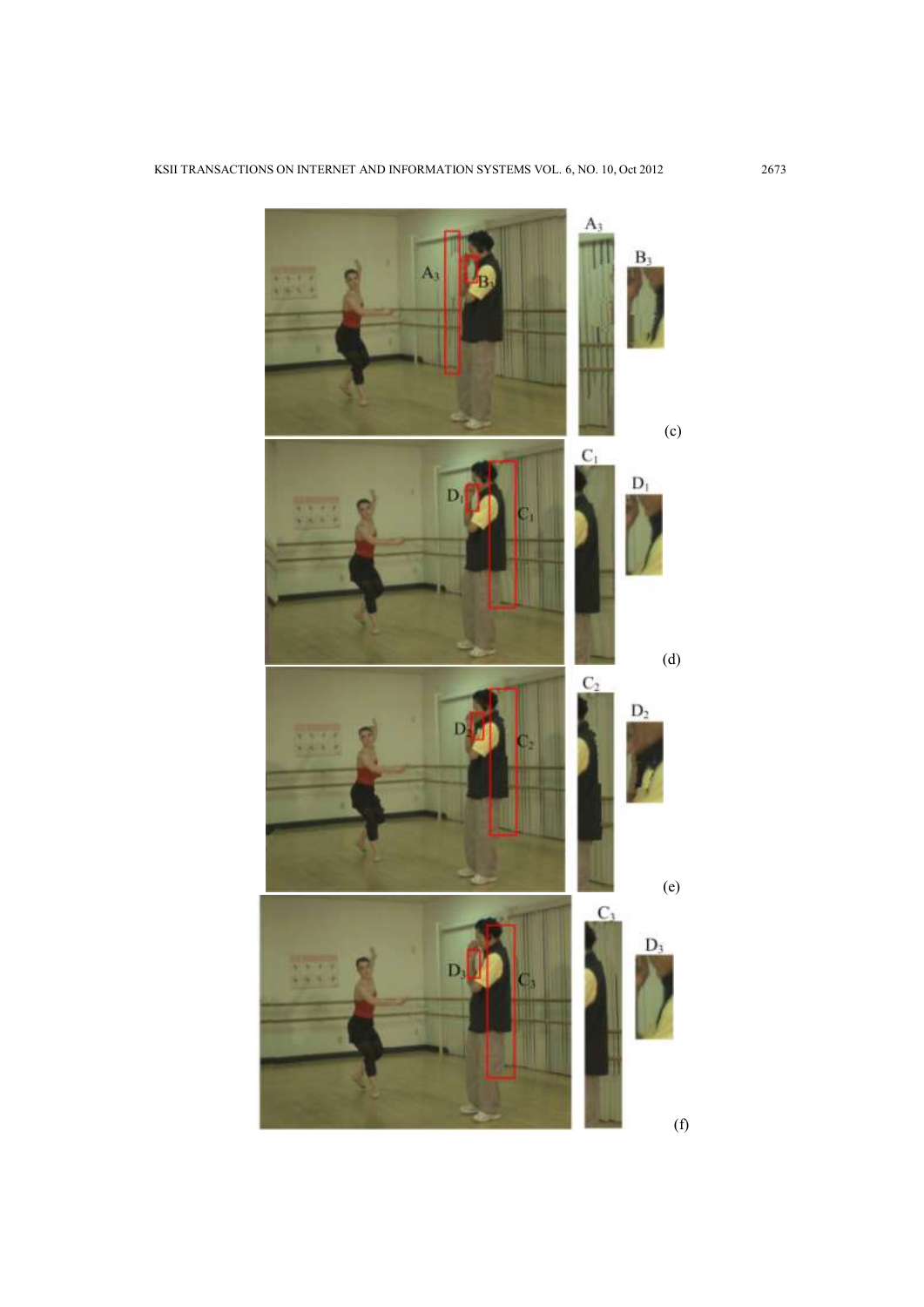**Fig. 12**. Comparison of DGF method, Gautier's inpainting method and the proposed method when the texture of background pixels is abundant. **(a)** and **(d)** are left view and right view generated by DGF method, **(b)** and **(e)** are left view and right view generated by Gautier's inpainting method, **(c)** and **(f)** are left view and right view generated by the proposed method. The mask size of DGF method is  $31\times11$ , and the standard deviation  $\sigma_y$  and  $\sigma_h$  are 6 and 2 respectively. The window size of Gautier's inpainting method is 13×11.

**Fig. 12 (a)** and **(d)** show the images generated by DGF method which smoothes the depth image by applying Directional Gaussian filter guided by edge direction in the hole-flag area iteratively [9]. **Fig. 12 (b)** and **(e)** show the images generated by Gautier's inpainting method [11] which fills holes with depth-based image inpainting method. **Fig. 12 (c)** and **(f)** show the images generated by the proposed method. As it can be seen from **Fig. 12**, these three methods can fill all holes regardless of big or small. With respect to **Fig. 12 (a)** and **(d)**, obvious distortions occur in the background near the filled big holes, as show in  $A_1$  and  $C_1$ . In Fig. 12 **(b)** and **(e)**, error textures are found to fill holes with Gautier's inpainting method, especially where both edges of holes are foreground pixels or a little background pixels, this phenomenon can be found in  $B_2$  and  $D_2$ . **Fig. 12 (c)** and (f) split the difference of image quality generated by DGF method and Gautier's inpainting method. In addition, the proposed method works well in the case of simple or flat textures. Performance comparison of the three methods in the case of simple or flat textures are shown in **Fig. 13**.





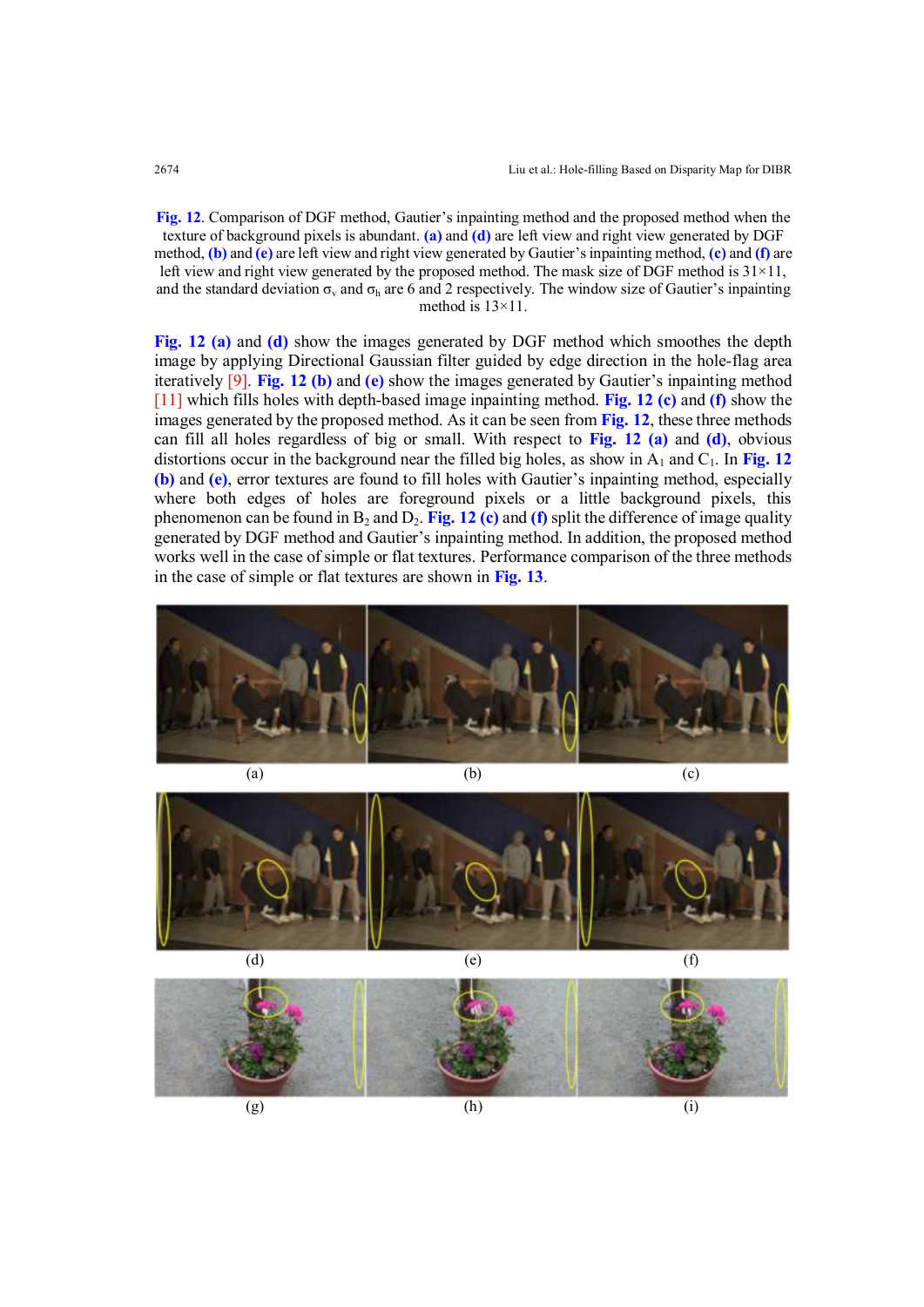

**Fig. 13**. Performance comparison of three methods in the case of simple or flat textures. Novel views generated by DGF method, Gautier's inpainting method and the proposed method are listed form left to right. **(a)**, **(b)** and **(c)** are novel left views for "Breakdancer" sequence; **(d)**, **(e)** and **(f)** are novel right views for "Breakdancer" sequence; **(g)**, **(h)** and **(i)** are novel left views for "Flower" sequence; **(j)**, **(k)** and **(l)** are novel right views for "Flower" sequence; **(m)**, **(n)** and **(o)** are novel left views for "Road" sequence; **(p)**, **(q)** and **(r)** are novel right views for "Road" sequence.

As can be seen from **Fig. 13**, DGF method and Gautier's inpainting method have their respective advantages and shortcomings. On the whole, the proposed method can gain better 3D image quality. Note that the proposed method is based on shift-sensor camera setup, which is quite different from the other methods. In a DIBR system with shift-sensor camera setup, there are only horizontal parallaxes contained in the generated stereo pair (see equations in (1)). It is not appropriate to measure the image quality obtained with these methods by objective criteria such as PSNR and SSIM. Hence subjective evaluations are performed above.

Furthermore, in DGF method the number of iteration T = max (width of holes) / min ( $\sigma_v$ ,  $\sigma_h$ ) [9], which indicates that the lager the hole is, the stronger the smoothing is or the more iteration times are needed, and it takes much more time to generate a novel view. As for Gautier's inpainting method, it needs much time to find matching patch, and the *running time* has much to do with the size of patch and holes. On the contrary, the *time complexity* of the proposed method has nothing to do with the size of holes, which results in less running time especially in the case of large holes. A comparison of time complexity between these three methods can be found in **Fig. 14**.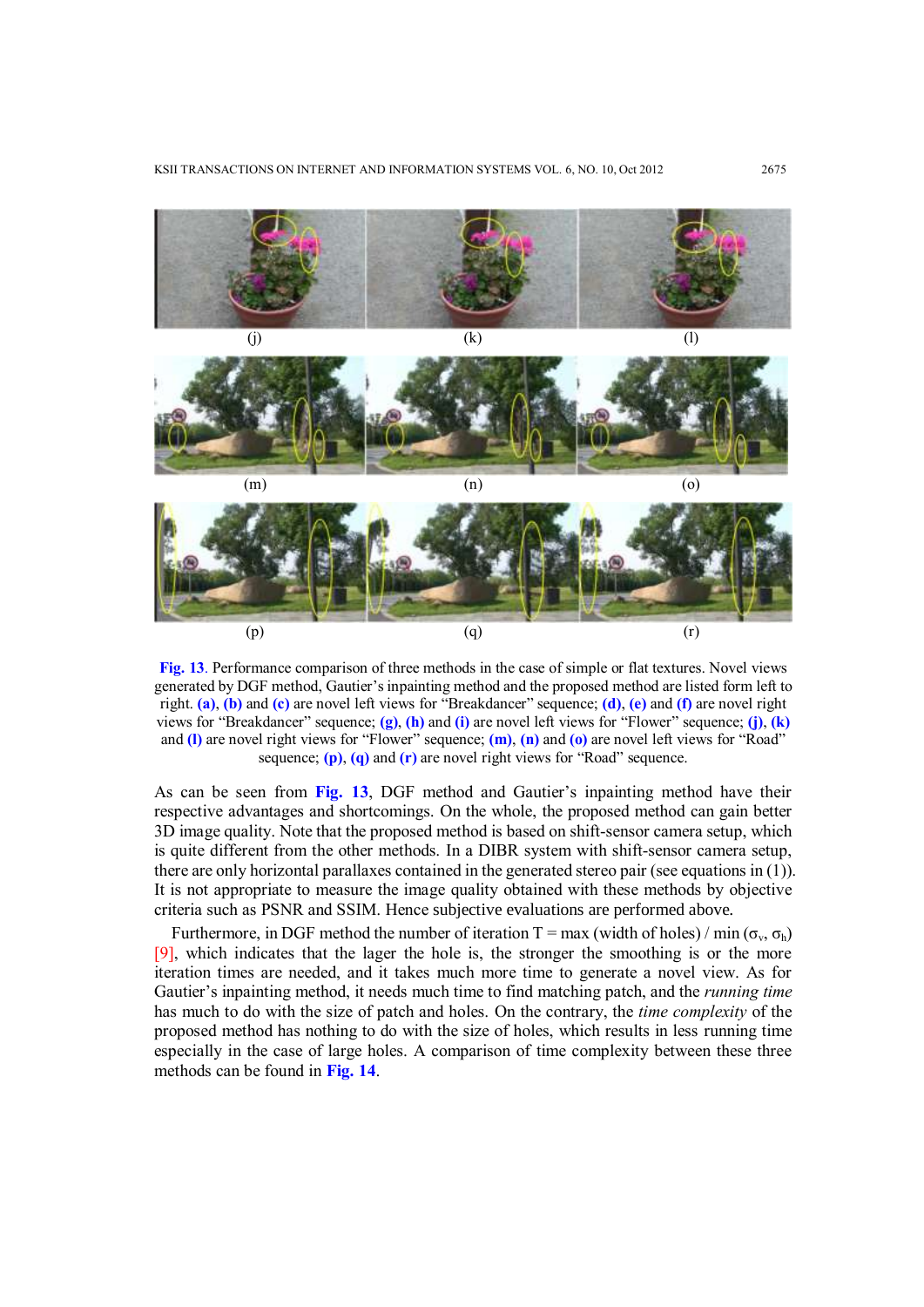

**Fig. 14** Comparison of running time of DGF method, Gautier's inpainting method and the proposed method. **(a)** Running time when generating left views. **(b)** Running time when generating right views. Note that "running time" here indicates the average time of generating a novel view, and the first 10 frames of each sequence are used here to synthesize novel views for speed evaluation.

# **5. Conclusion**

This paper presents a hole-filling method based on disparity map. Hole-filling is applied after 3D image warping in this method, and it required only one video stream with its depth images. One important aspect of the method is that the disparity map converted from depth image is used during the hole-filling. With disparity map, foreground pixels and background pixels are distinguished; and matching errors are obviously reduced or completely removed by dilating edges of big holes. Furthermore, holes are filled by copying corresponding pixels from reference image instead of neighboring pixels in destination image. In comparison with depth-smoothing method and inpainting method, the proposed method is simpler and much easier to implement on hardware. In addition, as depth-smoothing is avoided in this method, it ensures the "authenticity" of non-hole area of destination image; and geometric distortions are reduced or disappear in destination image. Experimental results show that the proposed method can achieve good 3D image quality with lower time complexity compared to previous work.

#### **References**

- [1]A. Smolic, K. Mueller, P. Merkle, A. Vetro, "Development of a new MPEG standard for advanced 3D video applications," in *6th International Symposium on Image and Signal Processing and Analysi*, pp. 400-407, Sep 2009. [Article \(CrossRef Link\).](http://ieeexplore.ieee.org/xpl/articleDetails.jsp?tp=&arnumber=5297704&contentType=Conference+Publications&searchField%3DSearch_All%26queryText%3DDevelopment+of+a+new+MPEG+standard+for+advanced+3D+video+applications)
- [2]R. Liu, Q. Zhu, X. Xu, L. Zhi, H. Xie, J. Yang, X. Zhang, "Stereo effect of image converted from planar,"*.Information Sciences*, vol. 178, no. 8, pp. 2079-2090, Apr 2008. [Article \(CrossRef Link\).](http://dx.doi.org/10.1016%2Fj.ins.2007.12.008)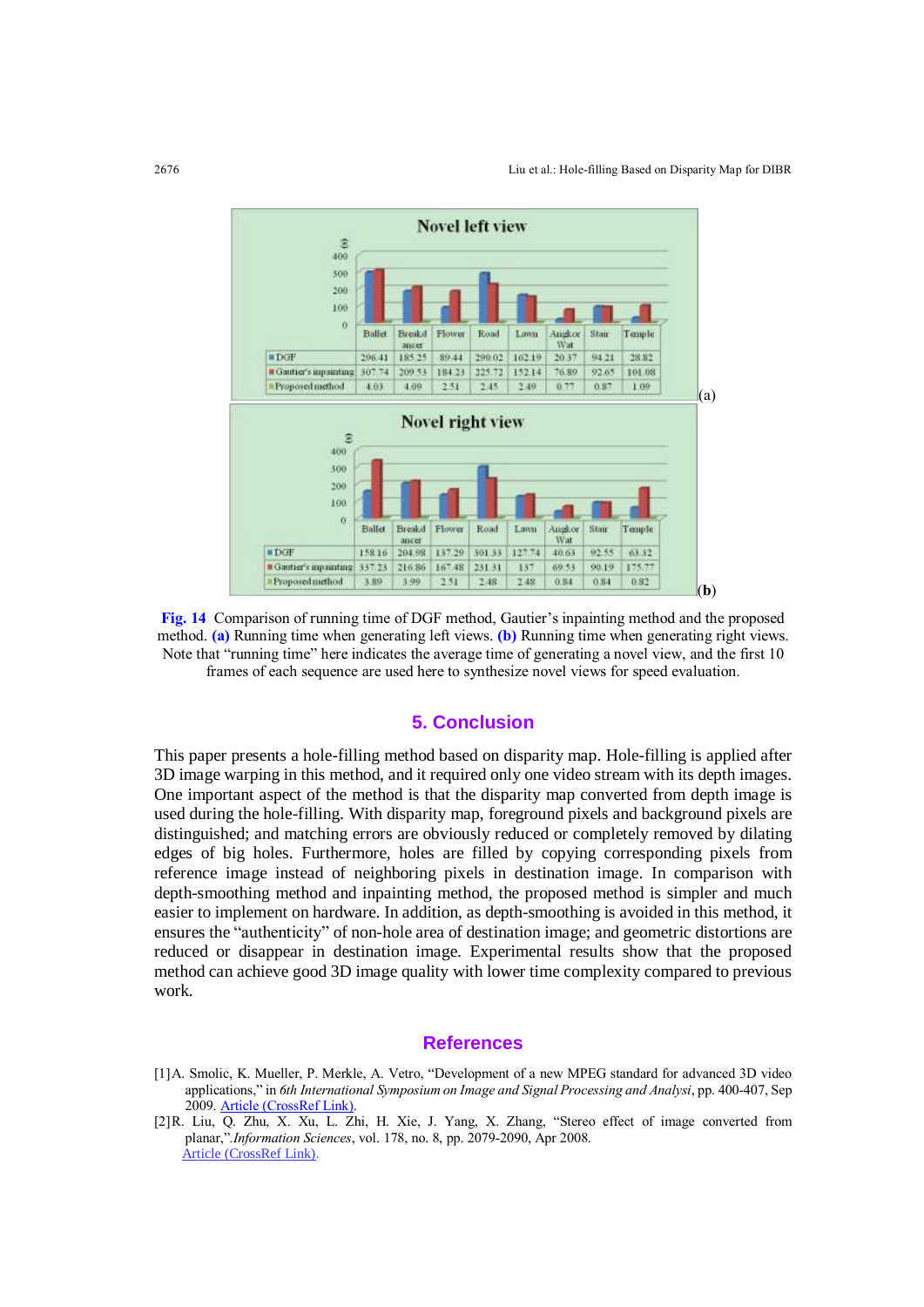- [3]L. Pei-Jun, Effendi, "Nongeometric Distortion Smoothing Approach for Depth Map Preprocessing," *IEEE Transactions on Multimedia*, vol. 13, no. 2, pp. 246-254, Apr 2011. [Article \(CrossRef Link\).](http://dx.doi.org/10.1109%2FTMM.2010.2100372)
- [4]X. Yang, J. Liu, J. Sun, X. Li, W. Liu, Y. Gao, "DIBR based view synthesis for free-viewpoint television," in *5th 3DTV Conference*, pp. 1-4, May 2011[. Article \(CrossRef Link\).](http://ieeexplore.ieee.org/xpl/articleDetails.jsp?arnumber=5877165)
- [5]L.-H. Wang, X.-J. Huang, M Xi, D-X Li, M Zhang, "An asymmetric edge adaptive filter for depth generation and hole filling in 3DTV*," IEEE Transactions on Broadcasting*, vol. 56, no. 3, pp. 425-431, Sep 2010. [Article](http://dx.doi.org/10.1109%2FTBC.2010.2053971)  [\(CrossRef Link\).](http://dx.doi.org/10.1109%2FTBC.2010.2053971)
- [6]P.-J. Lee, Effendi, "Adaptive edge-oriented depth image smoothing approach for depth image based rendering," in *2010 IEEE International Symposium on Broadband Multimedia Systems and Broadcasting,* pp. 1-5, Mar 2010. [Article \(CrossRef Link\).](http://dx.doi.org/10.1109%2FISBMSB.2010.5463157)
- [7]I. Daribo, B. Pesquet-Popescu, "Depth-aided image inpainting for novel view synthesis," in *2010 IEEE International Workshop on Multimedia Signal Processing (MMSP)*, pp. 167-170, Oct 2010. [Article \(CrossRef](http://dx.doi.org/10.1109%2FMMSP.2010.5662013)  [Link\).](http://dx.doi.org/10.1109%2FMMSP.2010.5662013)
- [8]L. Azzari, F. Battisti, A. Gotchev, M. Carli, K. Egiazarian, "A modified non-local mean inpainting technique for occlusion filling in depth-image-based rendering," in *Stereoscopic Displays and Applications XXII*, Jan 2011. [Article \(CrossRef Link\).](http://dx.doi.org/10.1117%2F12.872926)
- [9]H. Ying-Rung, T. Yu-Cheng, C. Tian-Sheuan, "Stereoscopic images generation with directional Gaussian filter," in *Proceedings of 2010 IEEE International Symposium on Circuits and Systems* (*ISCAS*), pp. 2650-2653, May 30-June 2, 2010. [Article \(CrossRef Link\).](http://ieeexplore.ieee.org/xpl/articleDetails.jsp?tp=&arnumber=5537052&contentType=Conference+Publications&searchField%3DSearch_All%26queryText%3DStereoscopic+images+generation+with+directional+Gaussian+filterin+depth-image-based+rendering)
- [10] S. Zinger, L. Do, P. H. N. De With, "Free-viewpoint depth image based rendering,"*. Journal of Visual Communication and Image Representation*, vol. 21, no. 5-6, pp. 533-541, Jul 2010. [Article \(CrossRef Link\).](http://dx.doi.org/10.1016%2Fj.jvcir.2010.01.004)
- [11] J. Gautier, O. Le Meur, C. Guillemot, "Depth-based image completion for view synthesis," in *5th 3DTV Conferenc* , pp. 1-4, May 2011. [Article \(CrossRef Link\).](http://ieeexplore.ieee.org/xpl/articleDetails.jsp?tp=&arnumber=5877193&contentType=Conference+Publications&queryText%3DDepth-based+image+completion+for+view+synthesis)
- [12] C. Fehn, "Depth-image-based rendering (DIBR), compression and transmission for a new approach on 3D-TV," in *Stereoscopic Displays and Virtual Reality Systems XI*, pp. 93-104, Jan 2004. Article (CrossRef [Link\).](http://proceedings.spiedigitallibrary.org/proceeding.aspx?articleid=836673)
- [13] R. Liu, Y.-C. Tan, F.-C. Tian, H Xie, G.-Q. Tai, W.-M. Tan, J.-L. Liu, X.-Y. Xu, C. Kadri, N. Abakah, "Visual Fatigue Reduction Based on Depth Adjustment for DIBR System," *Ksii Transactions on Internet and Information Systems*, vol. 6, no. 4, pp. 1171-1187, 2012. [Article \(CrossRef Link\).](http://dx.doi.org/10.3837%2Ftiis.2012.04.013)
- [14] R. Liu, H. Xie, G.-Q. Tai, Y.-C. Tan, R.-L. Guo, W.-Y. Luo, X.-Y. Xu, J.-L. Liu, "Depth adjustment for depth-image-based rendering in 3D TV system,"*. Journal of Information and Computational Science*, vol. 8, no. 16, pp. 4233-4240, 2011. [Article \(CrossRef Link\).](http://www.engineeringvillage.com/controller/servlet/Controller?CID=quickSearchCitationFormat&database=49157&SEARCHID=M2e2be01e13a37c0397a29c5prod1con2&intialSearch=ture&showpatentshelp=false)
- [15] L Zhang, G.-Q. Tai, R. Liu, H. Xie, X.-Y. Xu, "Correction algorithm of matching error for DIBR*.*," *Huanan Ligong Daxue Xuebao/Journal of South China University of Technology* (*Natural Science*), vol. 39, no. 12, pp. 51-55, 2011. [Article \(CrossRef Link\).](http://d.wanfangdata.com.cn/Periodical_hnlgdxxb201112009.aspx)
- [16] G. Zhang, J. Jia, T.-T. Wong, H. Bao, "Consistent depth maps recovery from a video sequence," *IEEE Transactions on Pattern Analysis and Machine Intelligence*, vol. 31, no. 6, pp. 974-988,2009. [Article](http://dx.doi.org/10.1109%2FTPAMI.2009.52)  [\(CrossRef Link\).](http://dx.doi.org/10.1109%2FTPAMI.2009.52)



**Ran Liu** received the B.E., M.E., and D.E. degrees in Computer Science from Chongqing University, Chongqing, China, in 2001, 2004, and 2007, respectively. He worked as post doctoral researcher in Homwee Technology Co., Ltd, Chengdu, China from 2008 to 2010. He is now a senior engineer in Homwee Technology Co., Ltd. He is also a teacher in the College of Communication Engineering and the College of Computer Science, Chongqing University, China. His research interests include 3D TV, virtual reality and computer vision.



**Hui Xie** received her Bachelor's degree at the College of Physics, Hunan University of Science and Technology, Hunan, China, in 2010. Now, she is pursuing her Master's degree at the College of Communication Engineering, Chongqing University, Chongqing, China. Her research interests are 3D TV and image processing.